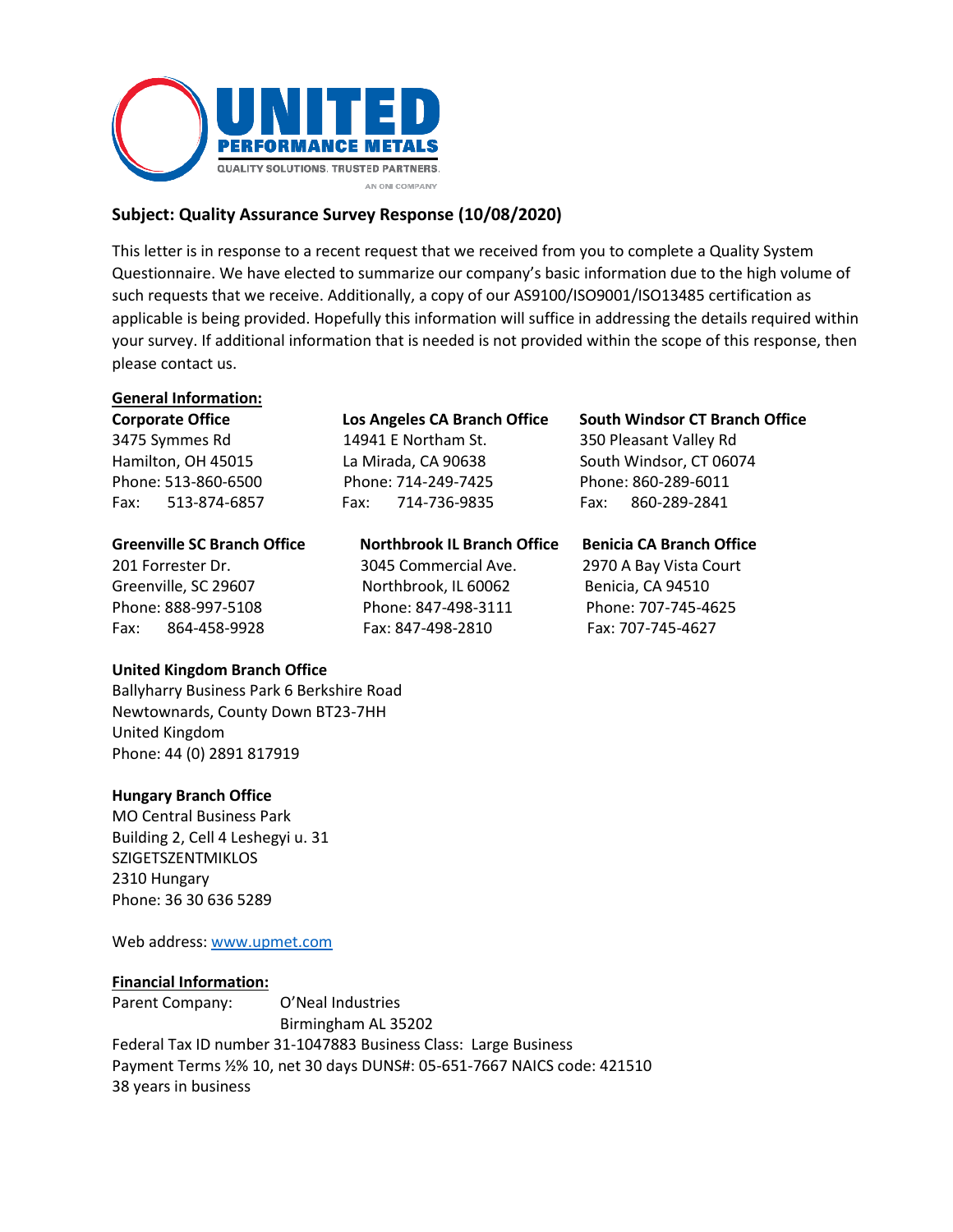# **Corporate Management personnel located at Hamilton OH facility:**

Chief Financial Officer – The Jeff Liesch and Siliesch bliesch in the Siliesch must be died vertice on Director of Quality - The Darryl Staton density and distaton distaton density of Quality -Director of Product Management - Jerry St. Clair  $\qquad \qquad$  [jstclair@upmet.com](mailto:jstclair@upmet.com) Director of Sales- Curt Gillingham [cgillingham@upmet.com](mailto:cgillingham@upmet.com)

President – Peter Neuberger [pneuberger@upmet.com](mailto:pneuberger@upmet.com)

# **Business Scope and overview for all facilities:**

Product/Services: Distribute and process Stainless Steel, High Temp nickel, Titanium, corrosion resistant and cobalt grades to the aerospace, military, petro-chemical and commercial markets. Primary forms include sheet, strip, coil, plate, bar, shapes, forgings, and consumables.

# **Corporate Employee Count and Breakdown (includes all 7 facilities)**

265 total employees – (Hamilton 130 employees, La Mirada 16 employees, South Windsor 35 employees, Greensville 4 employees, Benicia 15 employees, Northbrook 27 employees, Hungary 4 employees, United Kingdom 34 employees)

139 warehouse (25 inspection); 12 quality; 1 engineering; 5 marketing, 51 sales, 16 accounting, 8 traffic, 3 HR, 8 IT, 20 Supply Chain, administration 18

**\_\_\_\_\_\_\_\_\_\_\_\_\_\_\_\_\_\_\_\_\_\_\_\_\_\_\_\_\_\_\_\_\_\_\_\_\_\_\_\_\_\_\_\_\_\_\_\_\_\_\_\_\_\_\_\_\_\_\_\_\_\_\_\_\_\_\_\_\_\_\_\_\_\_\_\_\_\_**

Ratio inspection to production = 5 to 1

# **By Branch:**

# **Hamilton OH (established 1982)**

| President/General Manager | Peter Neuberger |
|---------------------------|-----------------|
| Warehouse Manager         | Roger Haire     |
| <b>Quality Manager</b>    | Tim Baxter      |

[pneuberger@upmet.com](mailto:pneuberger@upmet.com) [rhaire@upmet.com](mailto:rhaire@upmet.com) [tbaxter@upmet.com](mailto:tbaxter@upmet.com)

- Building area: 100,000 sq. ft. (90,000 sq. ft. warehouse/ 10,000 sq. ft. office)
- Employees breakdown- 130 Total (73 warehouse) (12 inspection) (6 quality) (1 engineering) (4 marketing) (22 sales) (5 finance) (4 traffic) (1 HR) (6 IT) (10 Supply Chain) (14 administration)
- In-house processing capabilities include; slitting, shearing, cut to length, edging, band saw cutting, laser cutting- (NADCAP/ GE approved),

# **Major Industries-**

Aerospace, Power generation, alternative energy, automotive.

| Los Angeles CA (established 2008) |                   |                      |
|-----------------------------------|-------------------|----------------------|
| Sales Lead                        | Kathleen Esquerra | kesquerra@upmet.com  |
| Warehouse lead                    | Rene Hernandez    | rhernandez@upmet.com |
| <b>Quality Lead</b>               | Juan Escalante    | jescalante@upmet.com |

- Building area: 52,000 sq. ft. (48,000 sq. ft. warehouse/ 4,000 sq. ft. office)
- Employee breakdown- 16 Total (7 warehouse) (8 sales) (1 Quality)
- In-house processing capabilities include; Slitting, shearing, edging, bar cutting,

# **Major Industries-**

Aerospace, aerospace fasteners.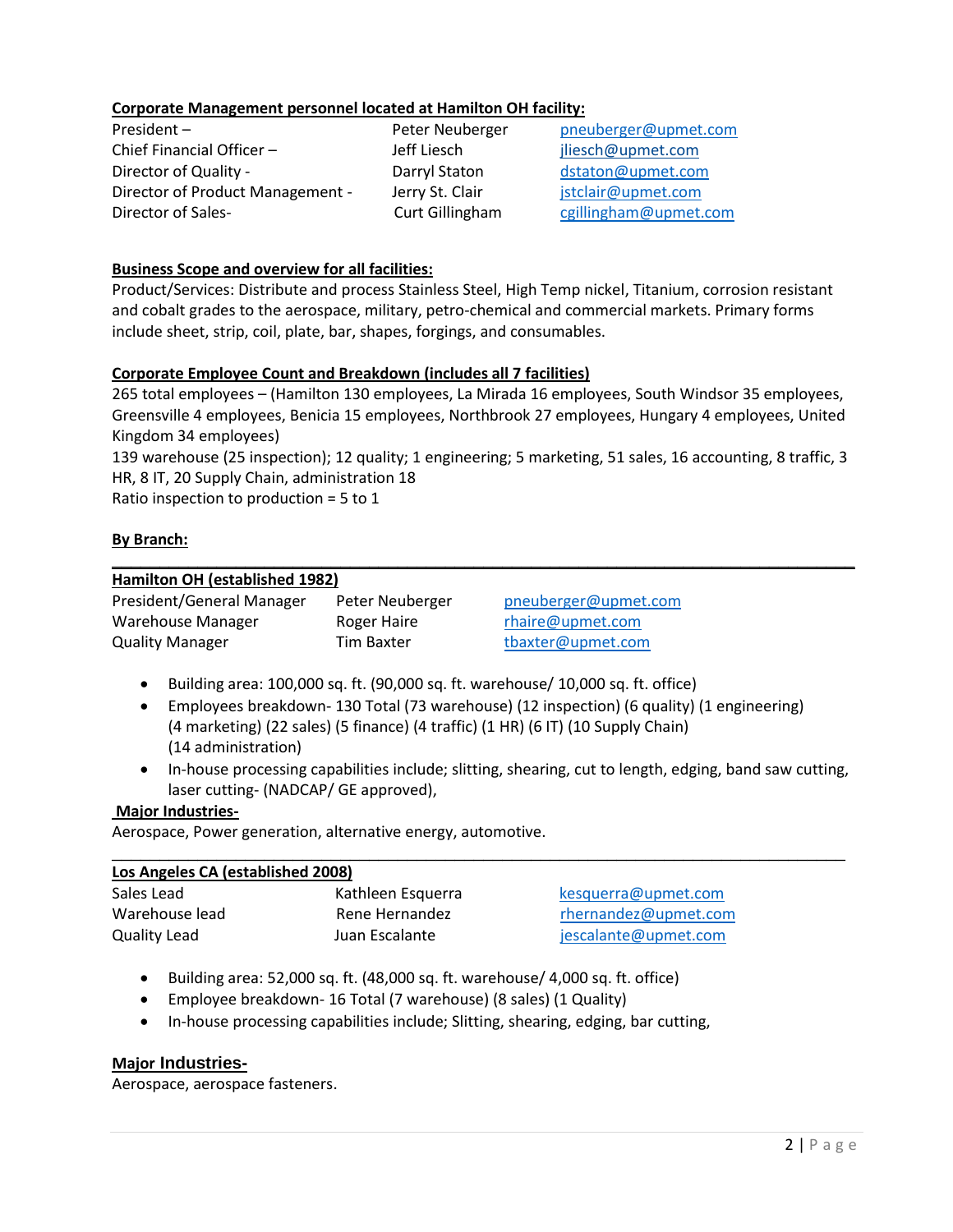# **South Windsor CT**

Sales Lead **Angie Battilomo** [abattilomo@upmet.com](mailto:abattilomo@upmet.com) Quality Lead Mark Ruel [mruel@upmet.com](mailto:mruel@upmet.com)

Operation Manager Glenn Bickford [gbickford@upmet.com](mailto:gbickford@upmet.com)

- Building area: 50,000 sq. ft. (40,000 sq. ft. warehouse/ 8,000 sq. ft. office)
- Employee breakdown- Total employees 35 (Administrative 3) Warehouse 14) (Finance 5) (Sales 9) (Quality 3) (Supply Chain 1)

**\_\_\_\_\_\_\_\_\_\_\_\_\_\_\_\_\_\_\_\_\_\_\_\_\_\_\_\_\_\_\_\_\_\_\_\_\_\_\_\_\_\_\_\_\_\_\_\_\_\_\_\_\_\_\_\_\_\_\_\_\_\_\_\_\_\_\_\_\_\_\_\_\_\_\_\_\_\_\_\_\_\_\_\_\_**

• In-house processing capabilities include; band saw cutting

## **Major Industries-**

Aerospace, power generation (steam & gas) oil & gas.

## **Greenville SC**

Director of Sales Curt Gillingham [cgillingham@upmet.com](mailto:cgillingham@upmet.com) / Location Hamilton office Operations Lead **Jeremy Lucas** [jlucas@upmet.com](mailto:jlucas@upmet.com) Quality Lead Mark Ruel [mruel@upmet.com](mailto:mruel@upmet.com)

• Building area: 28,000 sq. ft. (25,000 sq. ft. warehouse/ 3,000 sq. ft. office)

**\_\_\_\_\_\_\_\_\_\_\_\_\_\_\_\_\_\_\_\_\_\_\_\_\_\_\_\_\_\_\_\_\_\_\_\_\_\_\_\_\_\_\_\_\_\_\_\_\_\_\_\_\_\_\_\_\_\_\_\_\_\_\_\_\_\_\_\_\_\_\_\_\_**

• Employee breakdown- Total employees 5 (Warehouse 3) (1 Sales) (Administrative 1)

**\_\_\_\_\_\_\_\_\_\_\_\_\_\_\_\_\_\_\_\_\_\_\_\_\_\_\_\_\_\_\_\_\_\_\_\_\_\_\_\_\_\_\_\_\_\_\_\_\_\_\_\_\_\_\_\_\_\_\_\_\_\_\_\_\_\_\_\_\_\_\_\_\_\_\_\_\_\_\_\_\_\_\_\_\_**

• In-house processing capabilities include; band saw cutting

# **Major Industries-**

Aerospace, power generation (steam & gas) oil & gas.

#### **Northbrook IL**

| Sales Lead      | Debbie Freitag   |
|-----------------|------------------|
| Operations Lead | Jeff Hopper      |
| Quality Lead    | <b>Greg Hall</b> |

[dfreitag@upmet.com](mailto:dfreitag@upmet.com) [jhopper@upmet.com](mailto:jhopper@upmet.com) [ghall@upmet.com](mailto:ghall@upmet.com)

- Building area: 33,000 total sq. ft. (30,000 sq. ft. warehouse/ 3,000 sq. ft. office)
- Employee breakdown- 27 total employees (Administrative 2) (Finance 2) (Warehouse 13) (Quality 2) (Sales 4) (Supply Chain 5)
- In-house processing capabilities include; Waterjet, Band Saw, Shear, Plate Saw, Cut-To-Length line, Deburr and Finisher, Axis Vertical, and Pin Stamp

**\_\_\_\_\_\_\_\_\_\_\_\_\_\_\_\_\_\_\_\_\_\_\_\_\_\_\_\_\_\_\_\_\_\_\_\_\_\_\_\_\_\_\_\_\_\_\_\_\_\_\_\_\_\_\_\_\_\_\_\_\_\_\_\_\_\_\_\_\_\_\_\_\_\_\_\_\_\_\_\_\_\_\_\_\_\_\_**

## **Major Industries-**

Medical, aerospace, industrial.

#### **Benicia CA**

General Manager Manager Joshua Gondkoff igondkoff@upmet.com Sales Lead **Jason Pintos Jason Pintos [jpintos@upmet.com](mailto:jpintos@upmet.com)**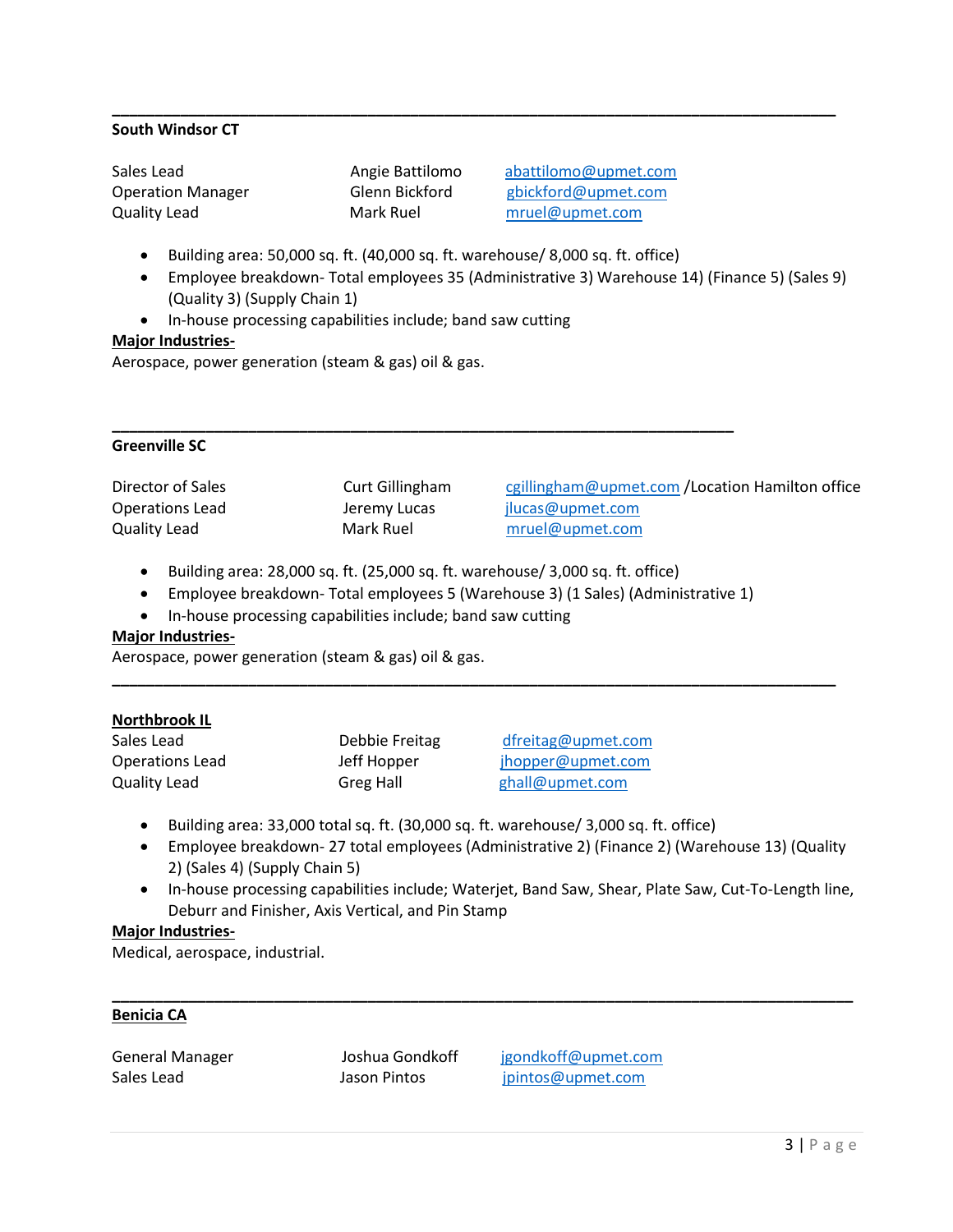- Building area: 28,000 total sq. ft. (25,500 sq. ft. warehouse/ 2,500 sq. ft. office)
- Employee breakdown- 15 total employees (Warehouse 10) (Administrative 2) (Sales 3)

**\_\_\_\_\_\_\_\_\_\_\_\_\_\_\_\_\_\_\_\_\_\_\_\_\_\_\_\_\_\_\_\_\_\_\_\_\_\_\_\_\_\_\_\_\_\_\_\_\_\_\_\_\_\_\_\_\_\_\_\_\_\_\_\_\_\_\_\_\_\_\_\_\_\_\_\_\_\_\_\_\_\_\_\_\_\_\_**

• In-house processing capabilities include; Saw Cutting

## **Major Industries-**

Semi-conductor, general fabrication.

## **United Kingdom**

| <b>General Manager /Director</b>             | Michael O'Prey        |
|----------------------------------------------|-----------------------|
| Director Business Development Harvey Pitcher |                       |
| <b>Director Sales</b>                        | <b>Richard Leeson</b> |
| Director Finance                             | Paul Fitchie          |
| Director Operations / Quality                | <b>Phillip Blair</b>  |

[moprey@upmet.com](mailto:moprey@upmet.com) [hpitcher@upmet.uk](mailto:hpitcher@upmet.uk) [rleeson@upmet.uk](mailto:rleeson@upmet.uk) [pfitchie@upmet.uk](mailto:pfitchie@upmet.uk) [pblair@upmet.com](mailto:pblair@upmet.com)

- Building area: 30000 total sq. ft.
- Employee breakdown 34 total employees (Warehouse Operations 17) (Quality 2) (Sales 4) (Finance 4) (Supply Chain 3) ( Administrative 4)

**\_\_\_\_\_\_\_\_\_\_\_\_\_\_\_\_\_\_\_\_\_\_\_\_\_\_\_\_\_\_\_\_\_\_\_\_\_\_\_\_\_\_\_\_\_\_\_\_\_\_\_\_\_\_\_\_\_\_\_\_\_\_\_\_\_\_\_\_\_\_\_\_\_\_\_\_\_\_\_\_\_\_\_\_\_\_\_**

• In-house processing capabilities include; Waterjet, Band Saw, Shear, Plate Saw

## **Major Industries-**

Aerospace, medical, industrial.

## **Hungary**

| <b>Regional Manager</b> |  |
|-------------------------|--|
| Warehouse Manager       |  |

Ede Peter [epeter@upmet.com](mailto:epeter@upmet.com) Imre Szegedi [iszegedi@upmet.com](mailto:iszegedi@upmet.com)

- Building area: 7,700 total sq. ft.
- Employee breakdown 4 total employees (Warehouse operations 2) (Sales2)
- In-house processing capabilities; Bar Saw

## **Major Industries-**

Aerospace, Power Generation.

#### **Approvals:**

*3 rd party* AS9100/ISO9001 – Registrar for Hamilton OH and Los Angeles CA, Chicago IL, Belfast IRELAND: NSF Registrar for South Windsor CT, Greenville CT Budapest Hungary: TRC

**\_\_\_\_\_\_\_\_\_\_\_\_\_\_\_\_\_\_\_\_\_\_\_\_\_\_\_\_\_\_\_\_\_\_\_\_\_\_\_\_\_\_\_\_\_\_\_\_\_\_\_\_\_\_\_\_\_\_\_\_\_\_\_\_\_\_\_\_\_\_\_\_\_\_\_\_\_\_\_\_\_**

#### **Customer Approvals**

General Electric – vendor code 24559 Pratt and Whitney – listed in appendix 36 Honeywell Eaton Aeroquip Lisi Aerospace Unison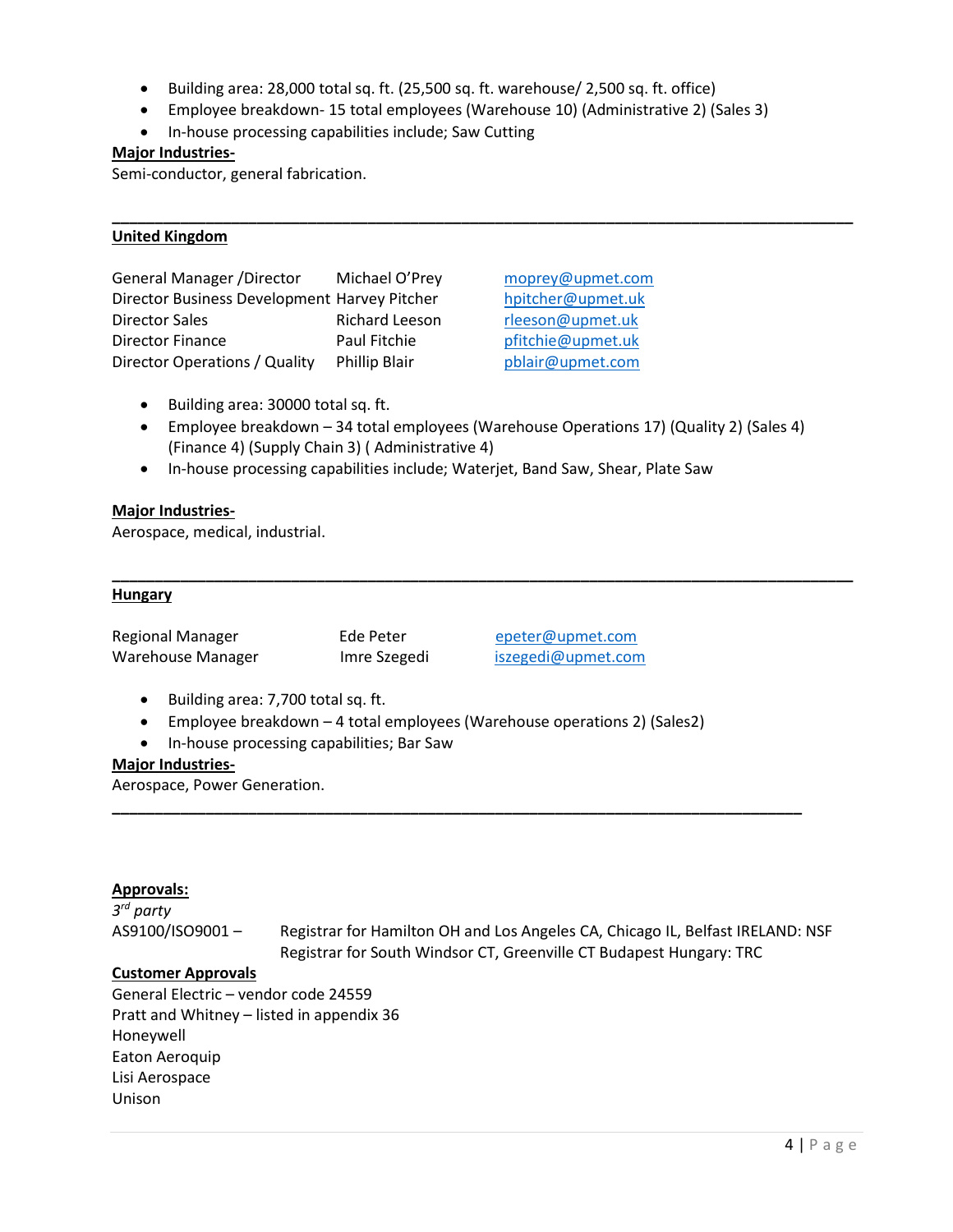Rolls Royce (Indianapolis) Lockheed Martin Northrop Grumman

# **Miscellaneous:**

- Quality Manual, Quality Policy, Supporting Procedures and Work Instructions, Mission Statement is on file and maintained.
- UPM has a continuous process improvement program and practices lean manufacturing principles
- Access to facility is available upon request. Registration and sign in is required.

## **Certifications achieved:**

AS9100/ISO9001/ISO13485 Certifications as applicable for each facility

## **Available upon request:**

AS/ISO certification Organizational chart Table of Contents for Quality Manual Index of Quality Procedures

Our Quality Management System complies with the following and has appropriate procedures and control implemented:

- 1) Procedure for record retention
- 2) Policy for DRC conflict-free sourcing
- 3) Certificates of conformance will be supplied with all shipments
- 4) Regular planned intervals of calibration for inspection
- 5) Written instructions are available for equipment calibrated.
- 6) Calibrations are maintained and include equipment identification, calibration frequency, calibration source, procedure used, results and actions taken
- 7) Audits are documented and available for review
- 8) Written operational procedures are in place and controlled
- 9) Documented corrective action system
- 10) All customer complaints are recorded
- 11) All corrective and preventative actions are taken recorded and documented
- 12) Lock out / tag out program in place
- 13) Nonconforming material clearly identified and segregated
- 14) Annual eye exams are given for all personnel performing NDT inspection by a medically qualified / trained person to AWS D17.1
- 15) FOD program is in place to ensure your delivered product and containers are completely free of foreign objects
- 16) Drug testing program in place
- 17) All materials properly stored to prevent damage, corrosion, or general degradation
- 18) Products are properly packaged for shipping